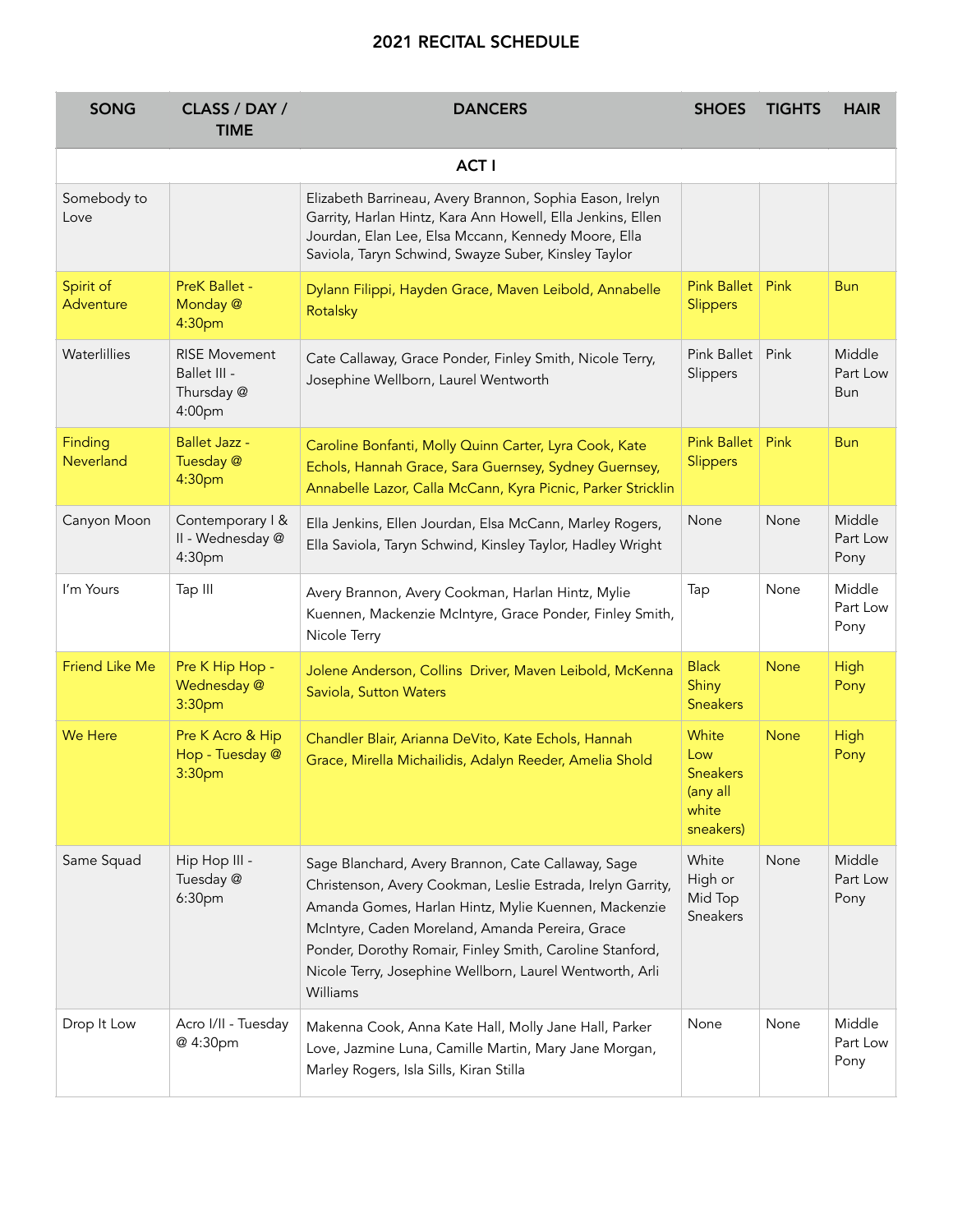| The Fall                         | Ballet I - Monday<br>@ 6:30pm                          | Madelyn Chance, Addison Hadaway, Kat Mitchell, Hadley<br>Wright                                                                                                                                                                                                                                                                                                                                                                         | <b>Pink Ballet</b><br>Slippers                     | Pink | Middle<br>Part Low<br>Bun  |  |  |
|----------------------------------|--------------------------------------------------------|-----------------------------------------------------------------------------------------------------------------------------------------------------------------------------------------------------------------------------------------------------------------------------------------------------------------------------------------------------------------------------------------------------------------------------------------|----------------------------------------------------|------|----------------------------|--|--|
| SENIOR VIDEO - NICOLE            |                                                        |                                                                                                                                                                                                                                                                                                                                                                                                                                         |                                                    |      |                            |  |  |
| Do You                           |                                                        | Nicole Terry                                                                                                                                                                                                                                                                                                                                                                                                                            |                                                    |      |                            |  |  |
| <b>Boss</b>                      | Jazz   &    -<br>Tuesday @<br>5:30pm                   | Lucy Bonfanti, Charlie Kate Carter, Delanie Hayden, Elliana<br>Infalt, Amelia Lazor, Naomi Lee, Olive Shaffer                                                                                                                                                                                                                                                                                                                           | Tan Jazz<br>Shoes                                  | Tan  | High<br>Pony               |  |  |
| Say Yeah                         |                                                        | Avery Brannon                                                                                                                                                                                                                                                                                                                                                                                                                           |                                                    |      |                            |  |  |
| Move It                          |                                                        | Cate Callaway, Avery Cookman, Irelyn Garrity, Mylie<br>Kuennen, Mackenzie Mcintyre, Grace Ponder, Finley Smith,<br>Caroline Standford, Nicole Terry, Josephine Wellborn,<br>Laurel Wentworth                                                                                                                                                                                                                                            |                                                    |      |                            |  |  |
| Another Day of<br>Sun            | Jazz II - Monday @<br>5:30pm                           | Ella Jenkins, Ellen Jourdan, Autumn Larsen, Elsa McCann,<br>Madison Rash, Ella Saviola, Taryn Schwind, Kinsley Taylor,<br>Hadley Wright                                                                                                                                                                                                                                                                                                 | None                                               | None | Middle<br>Part Low<br>Pony |  |  |
| Run Free                         | Primary Ballet I -<br>Monday @<br>5:30pm               | Bodie Bishop, Alyza Bracy, Lorenne Buchanan, Kennedy<br>Deslauriers, Elizabeth Hardin, Saylor Jenkins, Parker Love                                                                                                                                                                                                                                                                                                                      | <b>Pink Ballet</b><br>Slippers                     | Pink | Bun                        |  |  |
| Alaska                           |                                                        | Mylie Kuennen                                                                                                                                                                                                                                                                                                                                                                                                                           |                                                    |      |                            |  |  |
| Walk It Out                      | Hip Hop I & II -<br>Thursday @<br>5:30pm (Ms.<br>Emma) | Caroline Desouza, Ellie Duplantis, Naomi Lee, Kelton<br>McCann, Phallyn Mcintyre, Kyndal Renton-Owen, Shelby<br>Robinson, Marley Rogers, Maren Springer, Anistyn Verdin                                                                                                                                                                                                                                                                 | <b>Black</b><br>Sneakers<br>(any black<br>sneaker) | None | Middle<br>Part Low<br>Pony |  |  |
| Cruisin'                         | Ballet Jazz -<br>Wednesday @<br>3:30pm                 | Paisley Gorman, Parker Love, Ava Kate Roberts, Addison<br>Saviola, Eliza Thomas                                                                                                                                                                                                                                                                                                                                                         | Tan Jazz<br>Shoes                                  | Tan  | High<br>Pony               |  |  |
| El Camino                        |                                                        | Elizabeth Barrineau, Avery Brannon, Cate Callaway, Avery<br>Cookman, Sophia Eason, Irelyn Garrity, Harlan Hintz, Kara<br>Ann Howell, Ella Jenkins, Ellen Jourdan, Mylie Kuennen,<br>Elan Lee, Elsa Mccann, Mackenzie Mcintyre, Kennedy<br>Moore, Caden Moreland, Grace Ponder, Ella Saviola, Taryn<br>Schwind, Finley Smith, Caroline Standford, Swayze Suber,<br>Kinsley Taylor, Nicole Terry, Josephine Wellborn, Laurel<br>Wentworth |                                                    |      |                            |  |  |
| <b>INTERMISSION (10 minutes)</b> |                                                        |                                                                                                                                                                                                                                                                                                                                                                                                                                         |                                                    |      |                            |  |  |
| <b>ACT II</b>                    |                                                        |                                                                                                                                                                                                                                                                                                                                                                                                                                         |                                                    |      |                            |  |  |
| Destinations                     |                                                        | Avery Brannon, Cate Callaway, Avery Cookman, Irelyn<br>Garrity, Harlan Hintz, Mylie Kuennen, Mackenzie McIntyre,<br>Grace Ponder, Finley Smith, Caroline Standford, Nicole<br>Terry, Josephine Wellborn, Laurel Wentworth                                                                                                                                                                                                               |                                                    |      |                            |  |  |
| What Did I<br>Miss?              |                                                        | Sophia Eason, Kara Ann Howell, Ella Jenkins, Elsa Mccann,<br>Kennedy Moore, Ella Saviola, Swayze Suber, Kinsley Taylor                                                                                                                                                                                                                                                                                                                  |                                                    |      |                            |  |  |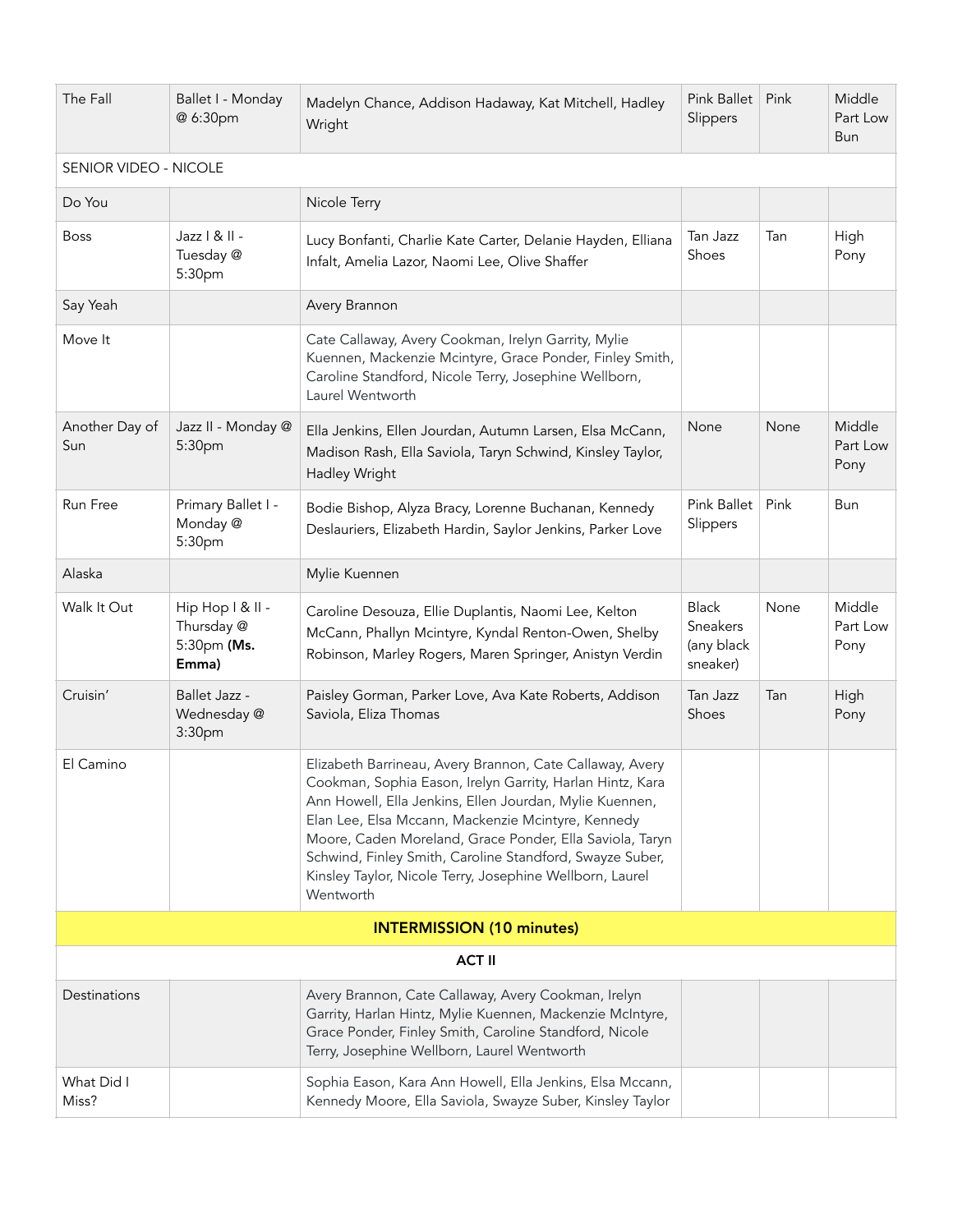| The Stars        | Primary Ballet II -<br>Tuesday @<br>6:30pm                   | Elliana Infalt, Emily Jackson, Shelby Robinson, Alyvia<br>Scocco, Maren Springer                                                                                                                                                                                                                                                                                                               | <b>Pink Ballet</b><br>Slippers                             | Pink | Bun                        |
|------------------|--------------------------------------------------------------|------------------------------------------------------------------------------------------------------------------------------------------------------------------------------------------------------------------------------------------------------------------------------------------------------------------------------------------------------------------------------------------------|------------------------------------------------------------|------|----------------------------|
| Killing Me       |                                                              | Avery Cookman                                                                                                                                                                                                                                                                                                                                                                                  |                                                            |      |                            |
| Boom Boom<br>Pow | Hip Hop I -<br>Monday @<br>4:30pm                            | Savannah Amos, Bodie Bishop, Alyza Bracy, Penelope<br>Fleming, Milana Indiukova, Saylor Jenkins, Joseph Lopez,<br>Addison Saviola, Shelby Tabert, Anistyn Verdin                                                                                                                                                                                                                               | White<br>Low<br>Sneakers<br>(any all<br>white<br>sneakers) | None | High<br>Pony               |
| Perm             | Tap   &    -<br>Monday @6:30pm                               | Elizabeth Barrineau, Sophia Eason, Irelyn Garrity, Ellen<br>Jourdan, Elan Lee, Elsa McCann, Kennedy Moore, Caden<br>Moreland, Taryn Schwind, Caroline Stanford, Swayze Suber                                                                                                                                                                                                                   | Tan Tap<br>Shoes                                           | None | Middle<br>Part Low<br>Pony |
| Everybody Mad    | Hip Hop II -<br>Tuesday @<br>5:30pm                          | Adelle Howsden, Vivi Lucy, Adelyn Merrell                                                                                                                                                                                                                                                                                                                                                      | White<br>High or<br>Mid Top<br>Sneakers                    | None | High<br>Pony               |
| It's Goin' Down  | Hip Hop II & III -<br>Thursday @<br>5:30pm (Mrs.<br>Marisha) | Elizabeth Barrineau, Avery Dahlman, Sophia Eason,<br>Addison Hadaway, Kara Ann Howell, Ella Jenkins, Ellen<br>Jourdan, Autumn Larsen, Stella Leibold, Camille Martin,<br>Elsa McCann, Eva McInerney, Lillian McLean, Giulianna<br>Metcalf, Rylee Meyer, Kennedy Moore, Ella Rice, Isabella<br>Riggs, Ella Saviola, Taryn Schwind, Sophia Sharp, Swayze<br>Suber, Kinsley Taylor, Milan Villano | White<br>Sneakers<br>(any white<br>sneaker)                | None | Middle<br>Part Low<br>Pony |
| Ashamed          | Jazz III - Thursday<br>@ 6:30pm                              | Avery Brannon, Cate Callaway, Avery Cookman, Irelyn<br>Garrity, Harlan Hintz, Mylie Kuennen, Mackenzie McIntyre,<br>Amanda Pereira, Grace Ponder, Dorothy Romair, Finley<br>Smith, Caroline Stanford, Nicole Terry, Josephine<br>Wellborn, Laurel Wentworth, Shayna Yohe                                                                                                                       | None                                                       | None | Middle<br>Part Low<br>Pony |
| Little Talks     | Acro   &    -<br>Thursday @<br>4:30pm                        | Lorenne Buchanan, Zara Crocker, Autumn Larsen, Eva<br>McInerney, Giulianna Metcalf, Caden Moreland, Marley<br>Rogers, Olivia Williams, Sophie Williams, Hadley Wright                                                                                                                                                                                                                          | None                                                       | None | Middle<br>Part Low<br>Pony |
| Faceshopping     |                                                              | Avery Cookman, Mylie Kuennen, Grace Ponder, Finley<br>Smith, Josephine Wellborn                                                                                                                                                                                                                                                                                                                |                                                            |      |                            |
| Sympathy         | Jazz II & III -<br>Thursday @<br>6:30pm                      | Elizabeth Barrineau, Sophia Eason, Addison Hadaway,<br>Kara Ann Howell, Elan Lee, Kennedy Moore, Caden<br>Moreland, Ella Rice, Isabella Riggs, Swayze Suber                                                                                                                                                                                                                                    | None                                                       | None | Middle<br>Part Low<br>Pony |
| Skyfall          | <b>RISE Movement</b><br>Ballet III -<br>Thursday @<br>4:00pm | Cate Callaway, Avery Cookman, Mylie Kuennen,<br>Mackenzie McIntyre, Grace Ponder, Finley Smith, Nicole<br>Terry, Josephine Wellborn, Laurel Wentworth                                                                                                                                                                                                                                          | <b>Pink Ballet</b><br>Slippers                             | Pink | Middle<br>Part Low<br>Bun  |